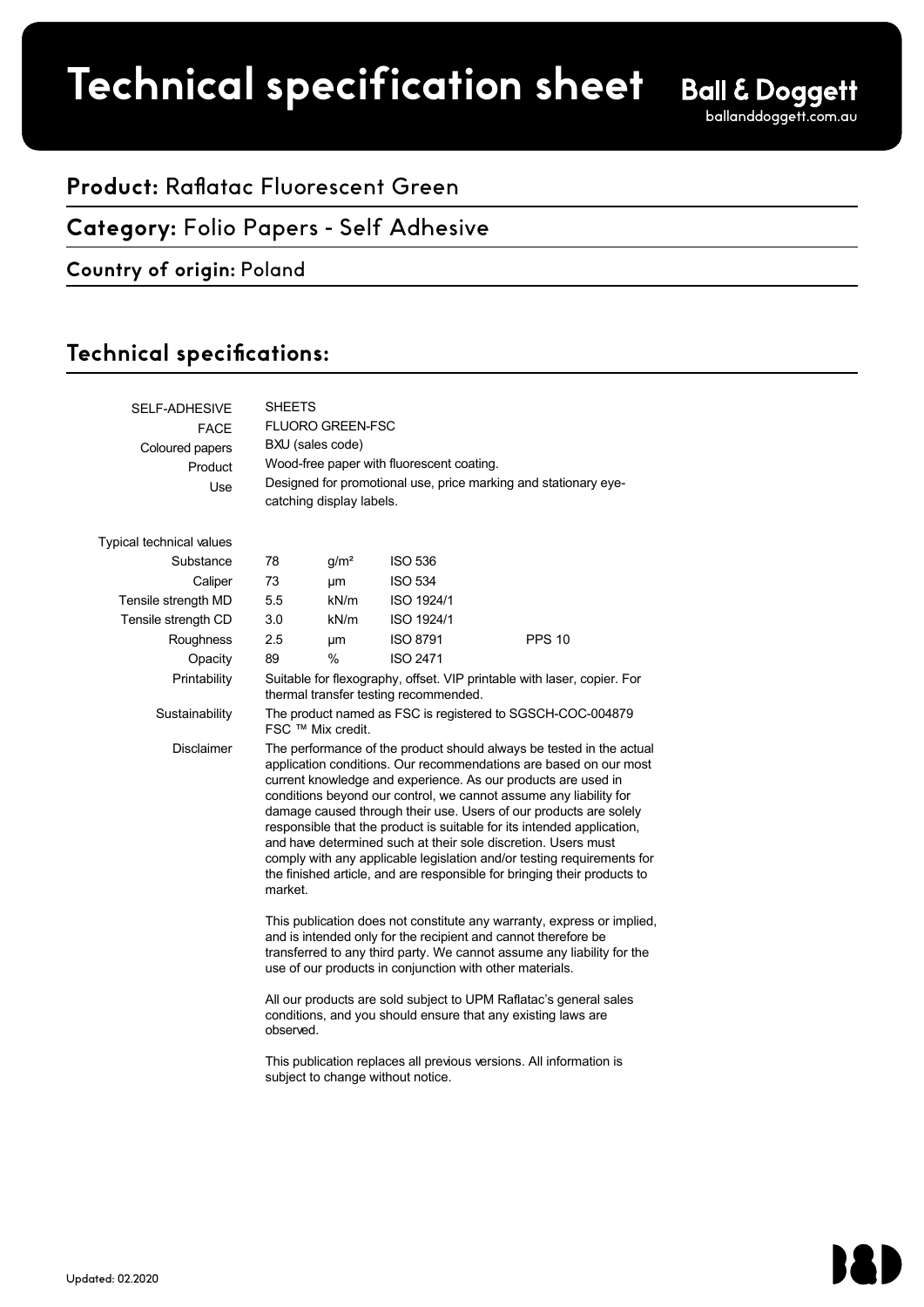# **Product spec sheet Technical specification sheet**

## **Product:** Raflatac Fluorescent Green

#### **Category:** Folio Papers - Self Adhesive

#### **Country of origin:** Poland

## Technical specifications:

| <b>ADHESIVE</b>                 | SP34 GREENTAC PLUS                                                                                                                                                                                                                                                                                                                                                                                                                                                                                                                                                                                                                                               |             |                  |  |  |
|---------------------------------|------------------------------------------------------------------------------------------------------------------------------------------------------------------------------------------------------------------------------------------------------------------------------------------------------------------------------------------------------------------------------------------------------------------------------------------------------------------------------------------------------------------------------------------------------------------------------------------------------------------------------------------------------------------|-------------|------------------|--|--|
| Permanent                       | SP34 (sales code)                                                                                                                                                                                                                                                                                                                                                                                                                                                                                                                                                                                                                                                |             |                  |  |  |
| <b>Type</b>                     | General permanent adhesive for sheets.                                                                                                                                                                                                                                                                                                                                                                                                                                                                                                                                                                                                                           |             |                  |  |  |
| Composition                     | Modified acrylic dispersion.                                                                                                                                                                                                                                                                                                                                                                                                                                                                                                                                                                                                                                     |             |                  |  |  |
| Use                             | A very good adhesive for general use with paper labels. Good heat<br>resistance. Improved guillotine properties. Recycling properties are<br>optimized based on up- to-date knowledge (Ingede project 5397 PTS).                                                                                                                                                                                                                                                                                                                                                                                                                                                 |             |                  |  |  |
| <b>Typical technical values</b> |                                                                                                                                                                                                                                                                                                                                                                                                                                                                                                                                                                                                                                                                  |             |                  |  |  |
| Tack min                        | 10                                                                                                                                                                                                                                                                                                                                                                                                                                                                                                                                                                                                                                                               | N           | FTM <sub>9</sub> |  |  |
| Shear min                       | $\overline{2}$                                                                                                                                                                                                                                                                                                                                                                                                                                                                                                                                                                                                                                                   | h           | FTM8             |  |  |
| Labelling temperature min       | 5                                                                                                                                                                                                                                                                                                                                                                                                                                                                                                                                                                                                                                                                | $^{\circ}C$ |                  |  |  |
| Service temperature min         | $-10$                                                                                                                                                                                                                                                                                                                                                                                                                                                                                                                                                                                                                                                            | °C          |                  |  |  |
| Service temperature max         | 100                                                                                                                                                                                                                                                                                                                                                                                                                                                                                                                                                                                                                                                              | $^{\circ}C$ |                  |  |  |
| Limitations                     | Should not be used in cold environments. Not recommended for<br>labelling highly curved surfaces.                                                                                                                                                                                                                                                                                                                                                                                                                                                                                                                                                                |             |                  |  |  |
| Approvals                       | Please see DoC                                                                                                                                                                                                                                                                                                                                                                                                                                                                                                                                                                                                                                                   |             |                  |  |  |
| Shelf life                      | 4 years at +20°C and RH 50% from the date of manufacture.                                                                                                                                                                                                                                                                                                                                                                                                                                                                                                                                                                                                        |             |                  |  |  |
| <b>Disclaimer</b>               | The performance of the product should always be tested in the actual<br>application conditions. Our recommendations are based on our most<br>current knowledge and experience. As our products are used in<br>conditions beyond our control, we cannot assume any liability for<br>damage caused through their use. Users of our products are solely<br>responsible that the product is suitable for its intended application,<br>and have determined such at their sole discretion. Users must<br>comply with any applicable legislation and/or testing requirements for<br>the finished article, and are responsible for bringing their products to<br>market. |             |                  |  |  |
|                                 | This publication does not constitute any warranty, express or implied,<br>and is intended only for the recipient and cannot therefore be<br>transferred to any third party. We cannot assume any liability for the<br>use of our products in conjunction with other materials.                                                                                                                                                                                                                                                                                                                                                                                   |             |                  |  |  |
|                                 | All our products are sold subject to UPM Raflatac's general sales<br>conditions, and you should ensure that any existing laws are<br>observed.                                                                                                                                                                                                                                                                                                                                                                                                                                                                                                                   |             |                  |  |  |
|                                 | This publication replaces all previous versions. All information is<br>subject to change without notice.                                                                                                                                                                                                                                                                                                                                                                                                                                                                                                                                                         |             |                  |  |  |